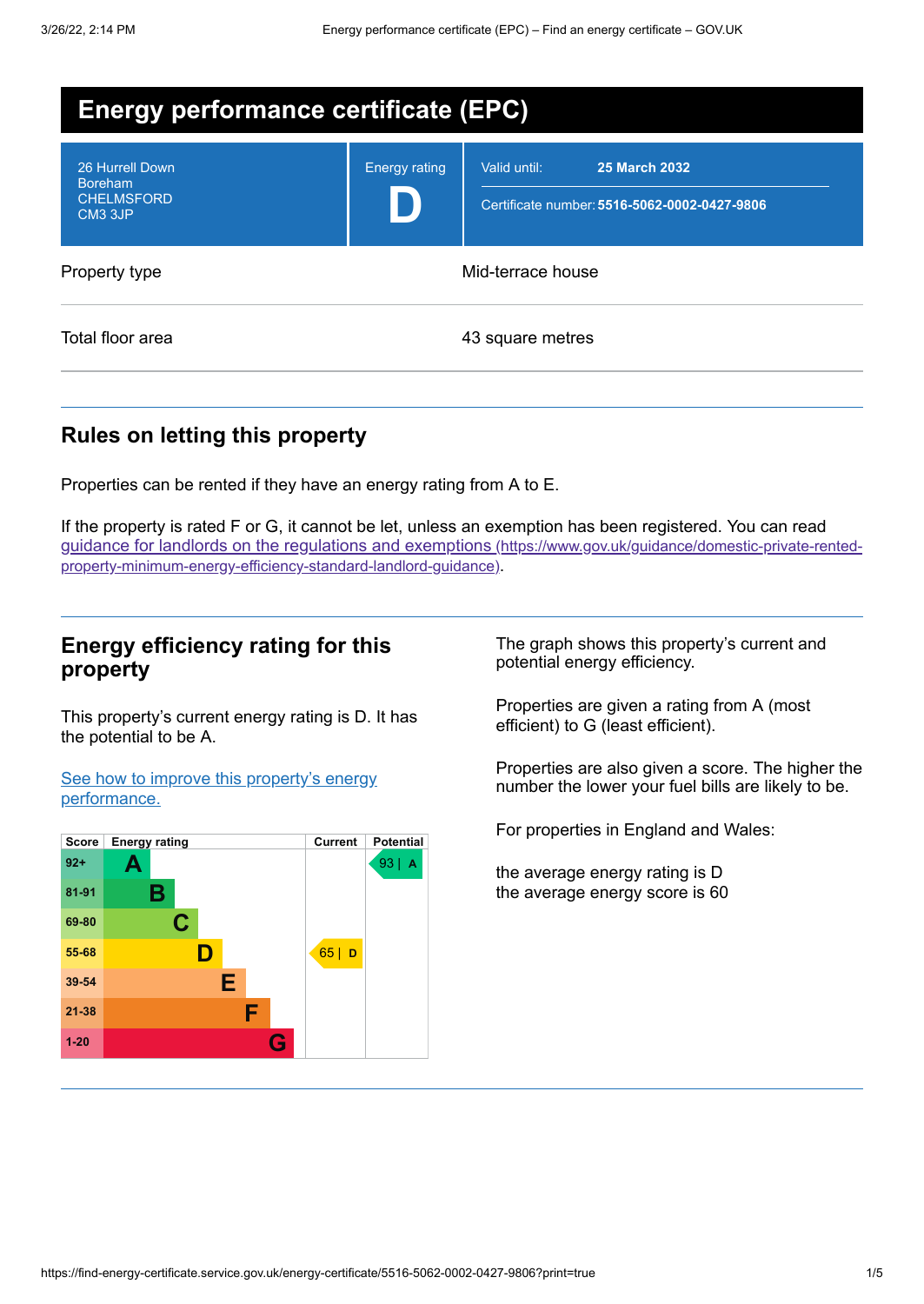# **Breakdown of property's energy performance**

This section shows the energy performance for features of this property. The assessment does not consider the condition of a feature and how well it is working.

Each feature is assessed as one of the following:

- very good (most efficient)
- good
- average
- poor
- very poor (least efficient)

When the description says "assumed", it means that the feature could not be inspected and an assumption has been made based on the property's age and type.

| <b>Feature</b>       | <b>Description</b>                                  | Rating  |
|----------------------|-----------------------------------------------------|---------|
| Wall                 | Cavity wall, as built, partial insulation (assumed) | Average |
| Roof                 | Pitched, 100 mm loft insulation                     | Average |
| Window               | Fully double glazed                                 | Good    |
| Main heating         | Boiler and radiators, mains gas                     | Good    |
| Main heating control | Programmer, room thermostat and TRVs                | Good    |
| Hot water            | From main system                                    | Average |
| Lighting             | Low energy lighting in 29% of fixed outlets         | Average |
| Floor                | Solid, no insulation (assumed)                      | N/A     |
| Secondary heating    | None                                                | N/A     |

#### **Primary energy use**

The primary energy use for this property per year is 293 kilowatt hours per square metre (kWh/m2).

### **Additional information**

Additional information about this property:

Cavity fill is recommended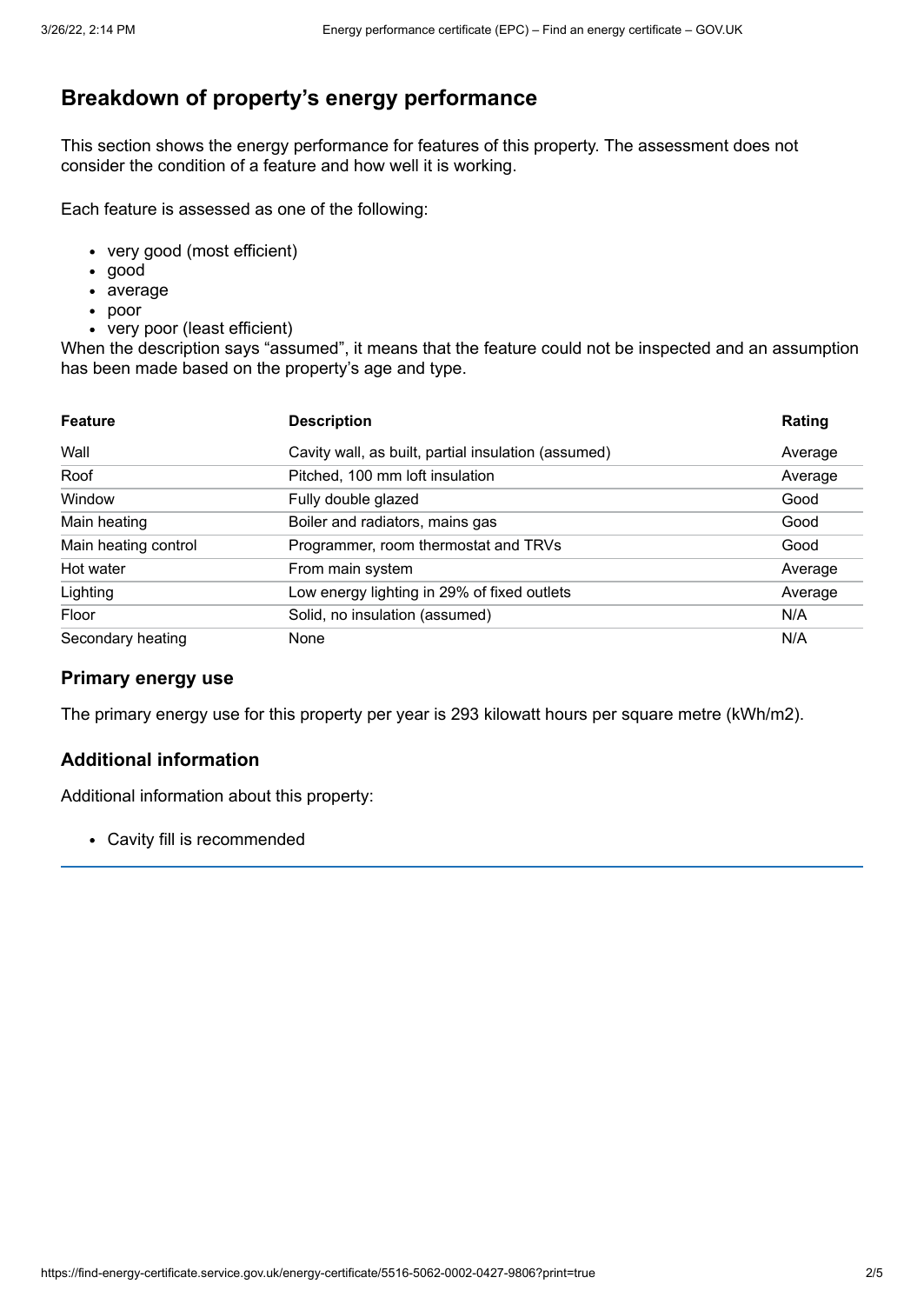| <b>Environmental impact of this</b><br>property                                                        |                 | This property produces                                                                                                                        | 2.2 tonnes of CO2 |
|--------------------------------------------------------------------------------------------------------|-----------------|-----------------------------------------------------------------------------------------------------------------------------------------------|-------------------|
| This property's current environmental impact<br>rating is D. It has the potential to be A.             |                 | This property's potential<br>production                                                                                                       | 0.2 tonnes of CO2 |
| Properties are rated in a scale from A to G<br>based on how much carbon dioxide (CO2) they<br>produce. |                 | By making the recommended changes, you<br>could reduce this property's CO2 emissions by<br>2.0 tonnes per year. This will help to protect the |                   |
| Properties with an A rating produce less CO2                                                           |                 | environment.                                                                                                                                  |                   |
| than G rated properties.                                                                               |                 | Environmental impact ratings are based on<br>assumptions about average occupancy and                                                          |                   |
| An average household<br>produces                                                                       | 6 tonnes of CO2 | energy use. They may not reflect how energy is<br>consumed by the people living at the property.                                              |                   |
|                                                                                                        |                 |                                                                                                                                               |                   |

# <span id="page-2-0"></span>**How to improve this property's energy performance**

Making any of the recommended changes will improve this property's energy efficiency.

If you make all of the recommended changes, this will improve the property's energy rating and score from D (65) to A (93).

| <b>Recommendation</b>             | <b>Typical installation cost</b> | <b>Typical yearly saving</b> |
|-----------------------------------|----------------------------------|------------------------------|
| 1. Cavity wall insulation         | £500 - £1,500                    | £50                          |
| 2. Floor insulation (solid floor) | £4,000 - £6,000                  | £20                          |
| 3. Low energy lighting            | £25                              | £25                          |
| 4. Condensing boiler              | £2.200 - £3.000                  | £74                          |
| 5. Solar water heating            | £4,000 - £6,000                  | £31                          |
| 6. Solar photovoltaic panels      | £3.500 - £5.500                  | £358                         |

### **Paying for energy improvements**

Find energy grants and ways to save energy in your home. [\(https://www.gov.uk/improve-energy-efficiency\)](https://www.gov.uk/improve-energy-efficiency)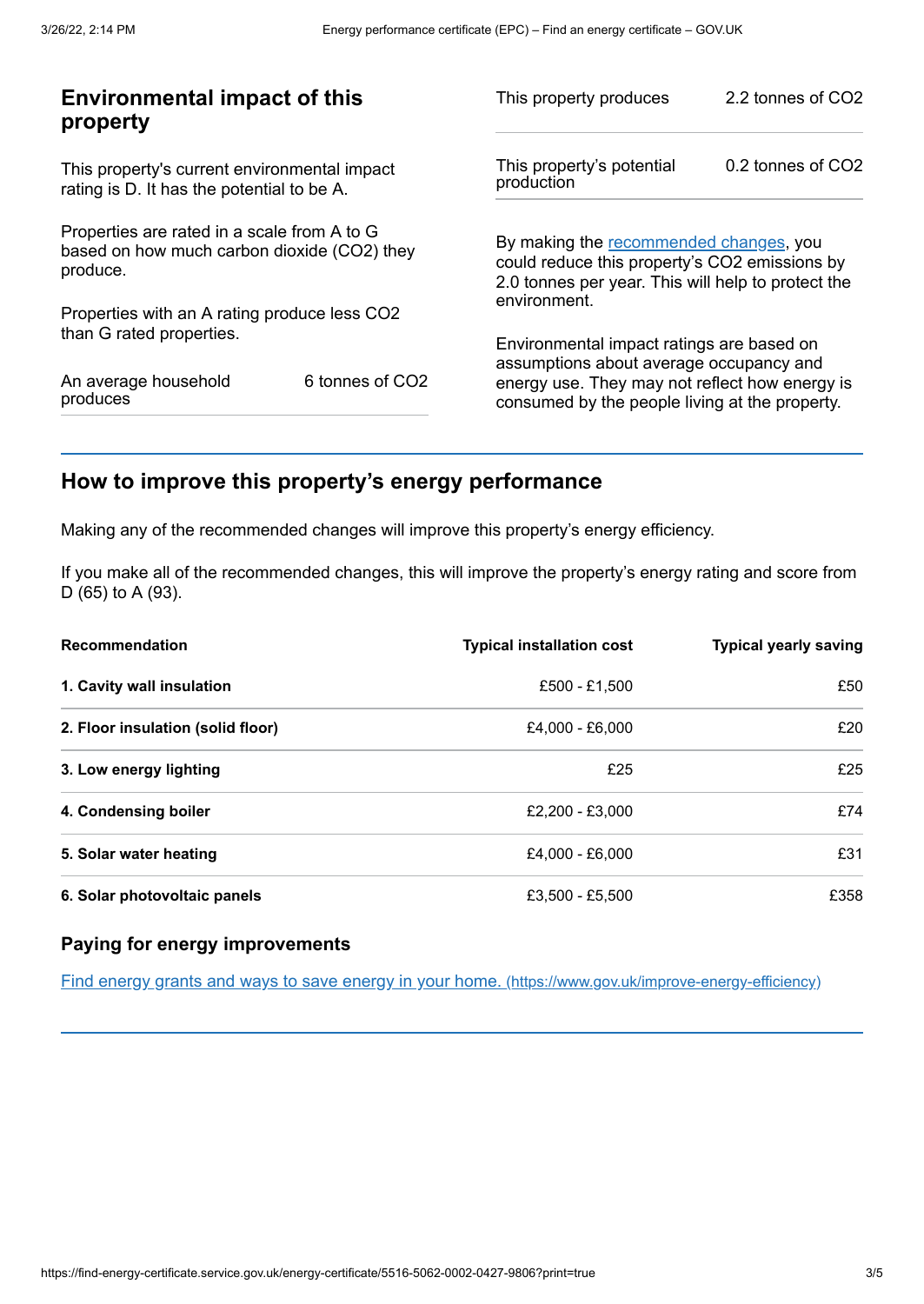### **Estimated energy use and potential savings**

| Estimated yearly energy<br>cost for this property | £533 |
|---------------------------------------------------|------|
| Potential saving                                  | £199 |

The estimated cost shows how much the average household would spend in this property for heating, lighting and hot water. It is not based on how energy is used by the people living at the property.

The estimated saving is based on making all of the [recommendations](#page-2-0) in how to improve this property's energy performance.

For advice on how to reduce your energy bills visit Simple Energy Advice [\(https://www.simpleenergyadvice.org.uk/\)](https://www.simpleenergyadvice.org.uk/).

#### **Heating use in this property**

Heating a property usually makes up the majority of energy costs.

#### **Estimated energy used to heat this property**

| Space heating | 3809 kWh per year |
|---------------|-------------------|
| Water heating | 2280 kWh per year |

## Potential energy savings by installing insulation

| Type of insulation | Amount of energy saved |
|--------------------|------------------------|
| Loft insulation    | 237 kWh per year       |
|                    |                        |

**Cavity wall insulation** 947 kWh per year

You might be able to receive Renewable Heat Incentive payments [\(https://www.gov.uk/domestic](https://www.gov.uk/domestic-renewable-heat-incentive)renewable-heat-incentive). This will help to reduce carbon emissions by replacing your existing heating system with one that generates renewable heat. The estimated energy required for space and water heating will form the basis of the payments.